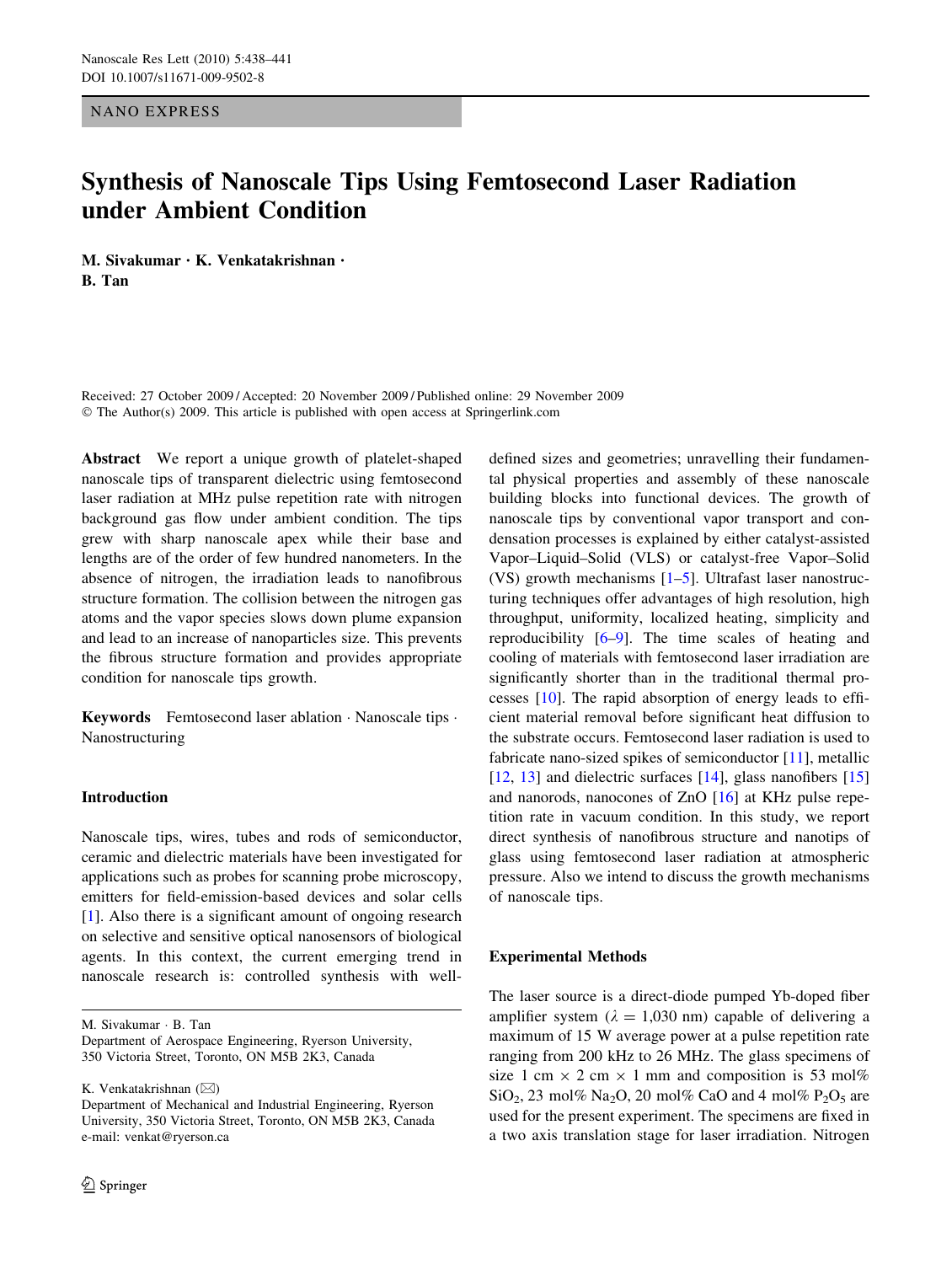<span id="page-1-0"></span>gas is made to flow the entire interaction zone in a direction perpendicular to the laser beam through nozzles. The laser radiation fluence used to irradiate the samples was 1.5  $J/cm<sup>2</sup>$ , which is calculated from laser spot size (10  $\mu$ m), average power (15 W) and pulse repetition rate (13 MHz). The energy per pulse, pulse width and dwell time/interaction time used were  $1.15 \mu J$ ,  $214 \text{ fs}$  and  $0.1 \text{ ms}$ , respectively. The sample is irradiated with multiple laser spots separated by  $100 \mu m$  using computer-controlled galvanometer scanning system. The entire experiment is conducted under ambient condition.

# Results and Discussion

Figure 1a and b illustrates representative SEM images of self-assembled weblike nanofibrous structure formed on the surface of specimens irradiated with no background gas. The nanostructures are generated due to agglomeration of glass nanoparticles. In contrast, Fig. 1c and d shows images of the irradiated surfaces with nitrogen as background gas flow with  $3.92 \times 10^{-5}$  m<sup>3</sup>/s. For the radiation fluence  $(1.5 \text{ J/cm}^2)$  used in the present experiment, the nanoscale tips are formed around the laser-irradiated spots along with resolidified particles. It is evident from SEM images that the tips grow from the redeposited molten droplets and pointing randomly. They have a very sharp apex of the order of few nanometers while their base and lengths are of few hundred nanometers. Further when compared to nanotips, the agglomerated nanoparticles in nanofibrous structure are much smaller in size. EDX analysis of the irradiated surface shows a significant change in the weight percentage of O, Na, Si and Ca (Fig. [2](#page-2-0)).

Under femtosecond laser irradiation, the energy is delivered into the material in a short time scale that



Fig. 1 SEM micrographs of nanofibrous structure and plateletshaped nanotips on femtosecond laser-irradiated glass. a and b without background gas, c and d with nitrogen background gas

absorption occurs at nearly solid-state density. The energy is first deposited in the electronic subsystem within a layer of thickness of tens of nanometer. In dielectrics, multiphoton ionization and avalanche ionization are considered as the sources during the generation of free electrons [\[17](#page-3-0)]. When the density of the free electrons exceeds a certain threshold, enough energy is absorbed to produce macroscopic ablation. The ionized material is removed away from the surface in the form of expanding high pressure plasma. The plasma remains confined close to the specimen surface at atmospheric pressure. Condensation of vapor in the plume lead to the generation of nanoparticles and their aggregate and will be deposited on the surface of the specimen [[8\]](#page-3-0). The laser pulse repetition rate plays a critical role in the formation of nanofibrous like structure. Since at MHz pulse repetition rate, the initial surface temperature is above the melting point, the plume is generated from liquid phase rather solid phase [\[8](#page-3-0)]. Vapor condensation starts with nucleation, proceeds with growth of supercritical nucleus and come to a halt due to quenching. For nanoparticles to aggregate and form fibrous structure, a continuous supply of vapor is required to the expanding plume to maintain the nucleus density. The plume generated by successive laser pulses must arrive before the critical time of nucleation. In the present experiment, this condition is met with MHz pulse repetition rate. The cooling time of the nanoparticles generated from the condensation process have been estimated to be about few hundred  $\mu$ s [[18\]](#page-3-0). This time is much higher than the pulse separation time, which is 77 ns for 13 MHz repetition rate. Hence nanoparticles generated from the successive laser pulse are fused to the particles created from the previous laser pulse that are still above the melting temperature and grow as nanofibrous like structure (Fig. 1a, b).

It is evident from the SEM micrographs (Fig. 1c, d) that nitrogen background gas flow at atmospheric pressure influences the surface nanostructuring in two ways. First, it prevents the formation of weblike nanofibrous structure. Further, it helps the growth of nanoscale tips on the irradiated surface. The size of these tips is much higher than the agglomerated nanoparticles size of nanofibrous structure. Generally, during femtosecond irradiation in a reactive background gas such as air or nitrogen, the high temperature and pressure in the plasma plume form gas molecule radicals [[19\]](#page-3-0). The reaction between these gas radicals and ablated products can promote condensation and faster structure growth. The atomic mass of background gas plays a significant role in the plume confinement and the size of nanostructures.

In the present experiment with nitrogen as background gas flow at atmospheric pressure, the plume expansion will be slowed down due to collisions between ablated vapor species and gas atoms and results a delay in vapor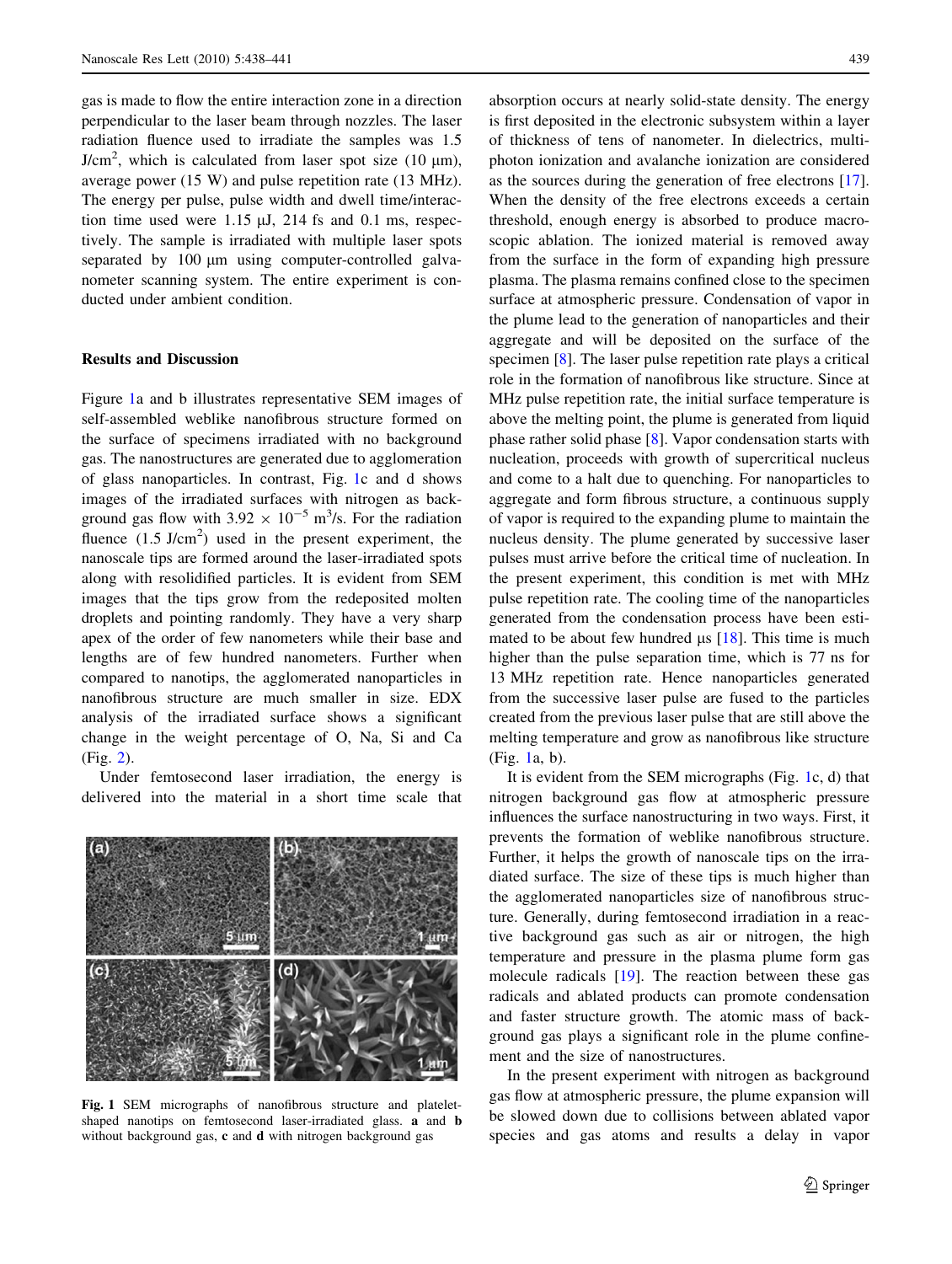<span id="page-2-0"></span>



condensation [\[18](#page-3-0), [20\]](#page-3-0). This in turn leads to coalescence of several nuclei formed during condensation thereby increasing the nanostrutures size as evidenced from SEM images (Fig. [1](#page-1-0)). The property of background gas and its pressure influences the cooling rate of nanostructures [[18,](#page-3-0) [19](#page-3-0), [21\]](#page-3-0). In addition, the size of fully grown nanoscale tips when compared to agglomerated nanoparticles suggested that nitrogen gas flow have significant influence on the cooling rate of redeposited molten droplets.

During the expansion of vapor into the background gas, the condensation process is terminated due to mixing of vapor with gas [\[18\]](#page-3-0). The characteristic mixing time depends on type of gas and its pressure. The channels for the cooling of formed structures are radiation cooling, heat loss due to evaporation, heat exchange with background gas and heat release due to crystallization. In the present case at atmospheric pressure with background gas flow, heat exchange plays a dominant role in cooling. Since both experiments are conducted at atmospheric pressure, the cooling can be explained considering thermal conductivities of air and nitrogen (26.3 and 25.8 mWm<sup>-1</sup>K<sup>-1</sup>, respectively). Since the cooling rate is more without the background gas, the size of the particles is much smaller. In the presence of nitrogen gas, the size of molten droplets was increased due to collisions between vapor species and gas radicals. Hence, these droplets cool by convection and radiation at a slower rate than smaller droplets formed without gas. The slow rate allows the droplets to grow into tip like structures. Though nitrogen influences the cooling rate, its role in the growth of nanoscale tips is still unclear [\[16](#page-3-0)]. Further studies are underway to determine the composition of tips, role of nitrogen and the influence of laser processing parameters on the formation of nanoscale tips.

# Conclusions

In summary, a unique technique for the synthesis of nanoscale tips using femtosecond laser radiation with nitrogen as background gas at atmospheric pressure is reported. The tips are oriented randomly with nanoscale apex and their base and lengths are of the order of few hundred nanometers. Irradiation without background gas forms weblike nanofibrous structure. Further studies are required to find composition, control parameters and formation mechanism of these nanostructures.